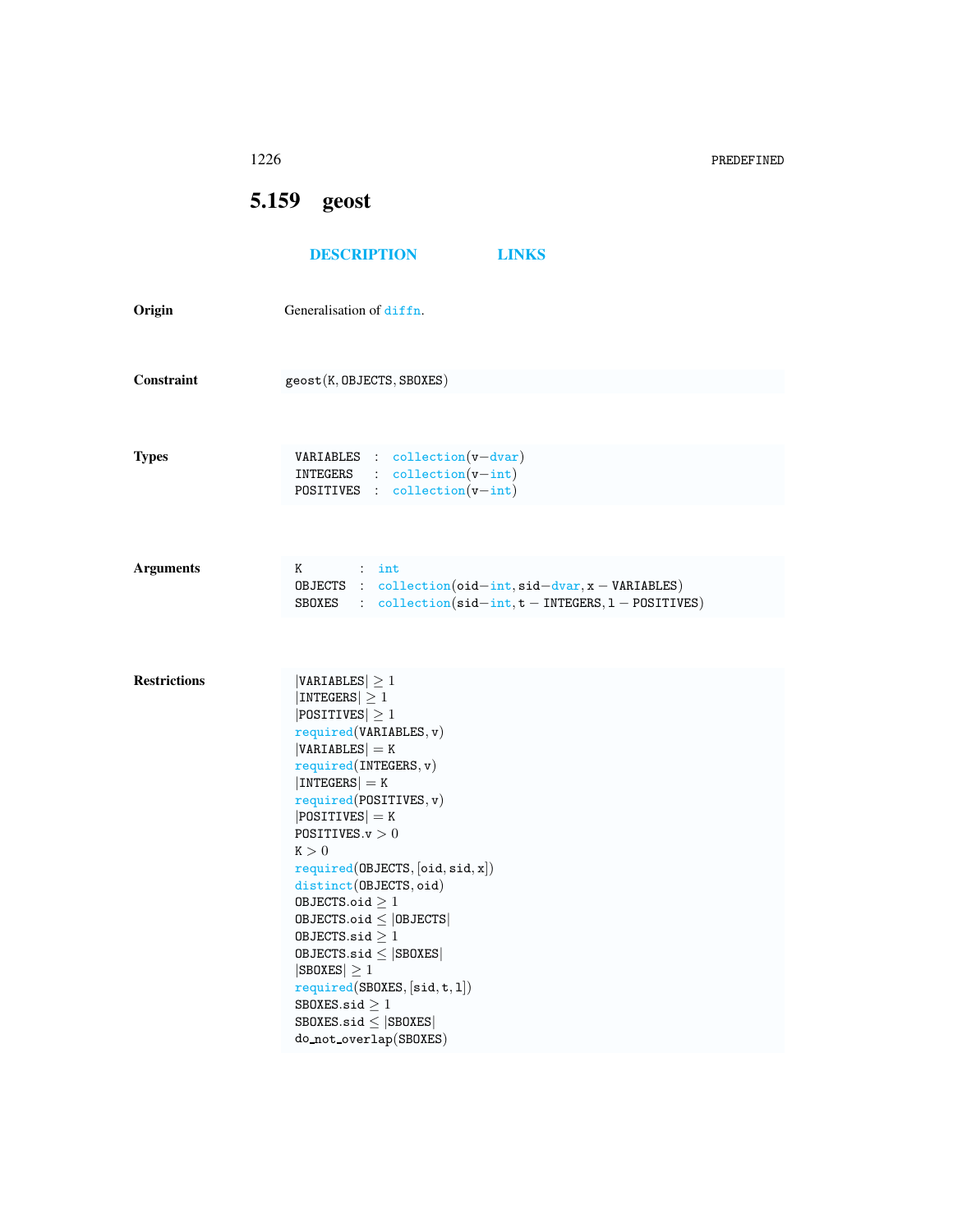Holds if, for each pair of objects  $(O_i, O_j)$ ,  $i < j$ ,  $O_i$  and  $O_j$  do not overlap with respect to a set of dimensions  $\{1, 2, \ldots, K\}$ .  $O_i$  and  $O_j$  are objects that take a shape among a set of shapes. Each *shape* is defined as a finite set of shifted boxes, where each shifted box is described by a box in a K-dimensional space at a given offset (from the origin of the shape) with given sizes that are all strictly greater than 0. More precisely, a *shifted box* is an entity defined by its shape id sid, shift offset t, and sizes 1. Then, a shape is defined as the union of shifted boxes sharing the same shape id. An *object* is an entity defined by its unique object identifier oid, shape id sid and origin x.

An object  $O_i$  *does not overlap* an object  $O_j$  with respect to the set of dimensions  $\{1, 2, \ldots, K\}$  if and only if for all shifted box  $s_i$  associated with  $O_i$  and for all shifted box  $s_j$  associated with  $O_j$  there exists a dimension  $d \in \{1, 2, \ldots, K\}$  such that the start of  $s_i$  in dimension d is greater than or equal to the end of  $s_j$  in dimension d, or the start of  $s_j$  in dimension d is greater than or equal to the end of  $s_i$  in dimension d.

|  |                                                                                            | 2, $\begin{cases} \text{oid} -1 & \text{sid} -1 & x - \langle 1, 2 \rangle, \\ \text{oid} -2 & \text{sid} -5 & x - \langle 2, 1 \rangle, \\ \text{oid} -3 & \text{sid} -8 & x - \langle 4, 1 \rangle \end{cases}$ , |
|--|--------------------------------------------------------------------------------------------|---------------------------------------------------------------------------------------------------------------------------------------------------------------------------------------------------------------------|
|  |                                                                                            |                                                                                                                                                                                                                     |
|  |                                                                                            | $\mathsf{sid} - 1 \quad \mathsf{t} - \langle 0, 0 \rangle \qquad 1 - \langle 2, 1 \rangle$ ,                                                                                                                        |
|  |                                                                                            | $\mathsf{sid} - 1 \quad \mathsf{t} - \langle 0, 1 \rangle \quad 1 - \langle 1, 2 \rangle$ ,                                                                                                                         |
|  |                                                                                            | $\texttt{sid} - 1 \quad \texttt{t} - \langle 1, 2 \rangle \quad 1 - \langle 3, 1 \rangle,$                                                                                                                          |
|  |                                                                                            | $\texttt{sid} - 2 \quad \texttt{t} - \langle 0, 0 \rangle \quad 1 - \langle 3, 1 \rangle,$                                                                                                                          |
|  |                                                                                            | $\texttt{sid} - 2 \quad \texttt{t} - \langle 0, 1 \rangle \quad 1 - \langle 1, 3 \rangle$ ,                                                                                                                         |
|  |                                                                                            | $\mathsf{sid}-2 \quad \mathsf{t}-\langle 2,1\rangle \qquad 1-\langle 1,1\rangle\,,$                                                                                                                                 |
|  |                                                                                            | $\texttt{sid} - 3 \quad \texttt{t} - \langle 0, 0 \rangle \quad 1 - \langle 2, 1 \rangle,$                                                                                                                          |
|  |                                                                                            | $\texttt{sid} - 3 \quad \texttt{t} - \langle 1, 1 \rangle \quad 1 - \langle 1, 2 \rangle,$                                                                                                                          |
|  |                                                                                            | $\mathsf{sid}-3 \quad \mathsf{t}-\langle -2,2\rangle \quad 1-\langle 3,1\rangle\,,$                                                                                                                                 |
|  |                                                                                            | $\left\{ \begin{array}{ccc} \mathtt{sid-4} & \mathtt{t}-\langle 0,0 \rangle & 1-\langle 3,1 \rangle\,, \ \mathtt{sid-4} & \mathtt{t}-\langle 0,1 \rangle & 1-\langle 1,1 \rangle\,, \end{array} \right\}$           |
|  |                                                                                            |                                                                                                                                                                                                                     |
|  |                                                                                            | $\mathsf{sid-4} \quad \mathsf{t}-\langle 2,1\rangle \qquad \mathsf{1}-\langle 1,3\rangle\,,$                                                                                                                        |
|  |                                                                                            | $\mathsf{sid-5} \quad \mathsf{t}-\langle 0,0\rangle \qquad \mathsf{1}-\langle 2,1\rangle\,,$                                                                                                                        |
|  |                                                                                            | $\mathsf{sid-5} \quad \mathsf{t}-\langle 1,1\rangle \qquad 1-\langle 1,1\rangle\,,$                                                                                                                                 |
|  |                                                                                            | $\texttt{sid} - 5 \quad \texttt{t} - \langle 0, 2 \rangle \quad 1 - \langle 2, 1 \rangle,$                                                                                                                          |
|  |                                                                                            | $\texttt{sid} - 6 \quad \texttt{t} - \langle 0, 0 \rangle \quad 1 - \langle 3, 1 \rangle,$                                                                                                                          |
|  |                                                                                            | $\mathsf{sid} - 6 \quad \mathsf{t} - \langle 0, 1 \rangle \quad \mathsf{1} - \langle 1, 1 \rangle$ ,                                                                                                                |
|  |                                                                                            | $\mathsf{sid}-6 \quad \mathsf{t}-\langle 2,1\rangle \qquad 1-\langle 1,1\rangle\,,$                                                                                                                                 |
|  | $\texttt{sid} - 7 \quad \texttt{t} - \langle 0, 0 \rangle \quad 1 - \langle 3, 2 \rangle,$ |                                                                                                                                                                                                                     |
|  | $\mathsf{sid-8} \quad \mathsf{t}-\langle 0,0 \rangle \qquad 1-\langle 2,3 \rangle$         |                                                                                                                                                                                                                     |

Parts (A), (B) and (C) of Figure  $5.349$  respectively represent the potential shapes associated with the three objects of the example. Part (D) shows the position of the three objects of the example, where the first, second and third objects were respectively assigned shapes 1, 5 and 8. The coordinates of the leftmost lowest corner of each object are stressed in bold. The geost constraint holds since the three objects do not overlap (i.e., see part (D) if Figure [5.349\)](#page-2-0).

Purpose

Example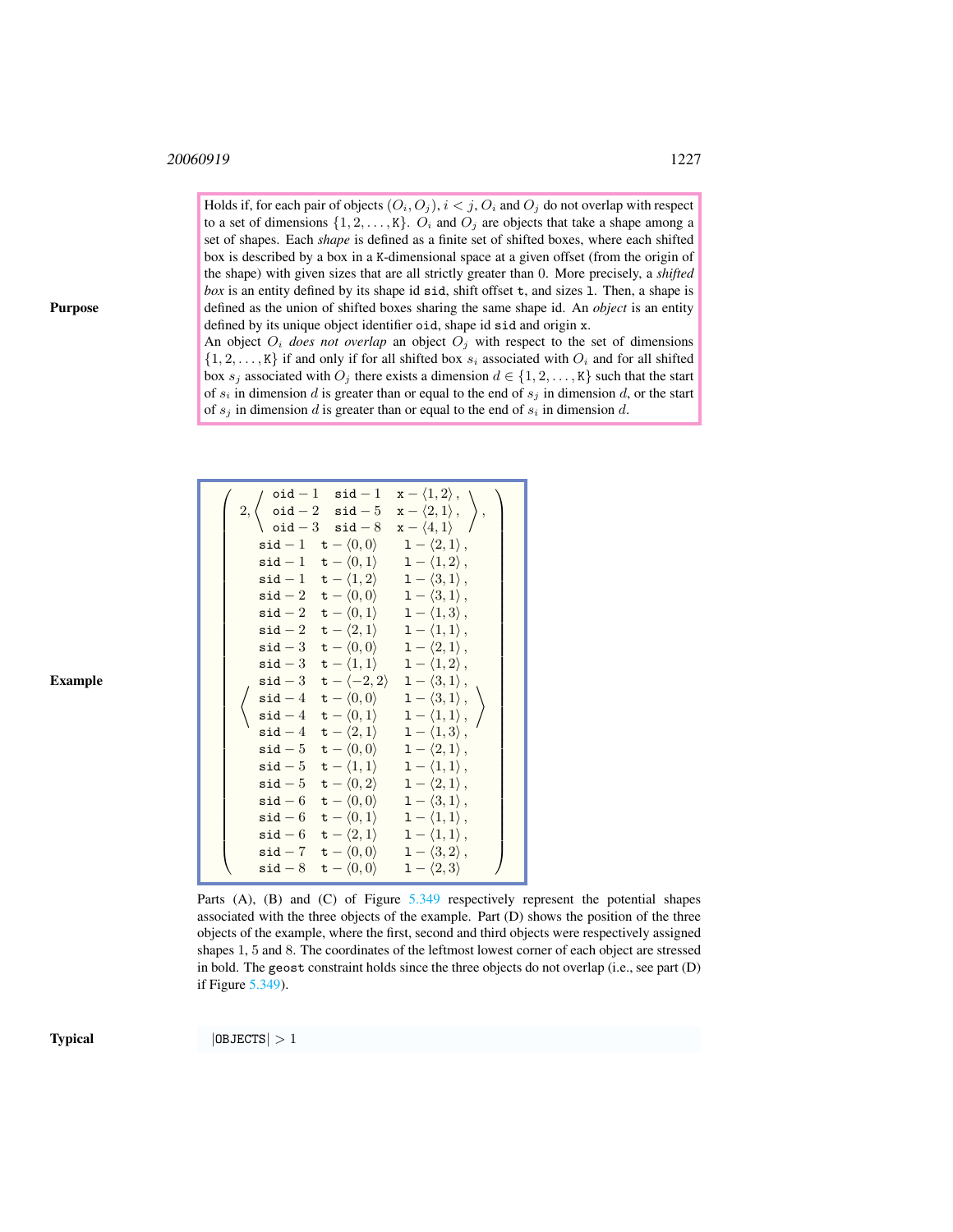



<span id="page-2-0"></span>Figure 5.349: (D) The three non-overlapping objects  $O_1$ ,  $O_2$ ,  $O_3$  of the **Example** slot respectively assigned shapes  $S_1$ ,  $S_5$ ,  $S_8$ ; (A), (B), (C) shapes  $S_1$ ,  $S_2$ ,  $S_3$ ,  $S_4$ ,  $S_5$ ,  $S_6$ ,  $S_7$  and  $S_8$  are respectively made up from 3, 3, 3, 3, 3, 3, 1 and 1 disjoint shifted box.

| <b>Symmetries</b> | • Items of OBJECTS are permutable.                                                                                                                                                                                                                                                                                                                                                                                                                                                                                                                                                    |  |  |
|-------------------|---------------------------------------------------------------------------------------------------------------------------------------------------------------------------------------------------------------------------------------------------------------------------------------------------------------------------------------------------------------------------------------------------------------------------------------------------------------------------------------------------------------------------------------------------------------------------------------|--|--|
|                   | • Items of SBOXES are permutable.                                                                                                                                                                                                                                                                                                                                                                                                                                                                                                                                                     |  |  |
|                   | • Items of OBJECTS.x, SBOXES.t and SBOXES.1 are permutable (same permutation<br>used).                                                                                                                                                                                                                                                                                                                                                                                                                                                                                                |  |  |
|                   | • SBOXES.1.v can be decreased to any value $> 1$ .                                                                                                                                                                                                                                                                                                                                                                                                                                                                                                                                    |  |  |
| <b>Usage</b>      | The geost constraint allows to model directly a large number of placement problems.                                                                                                                                                                                                                                                                                                                                                                                                                                                                                                   |  |  |
| <b>Remark</b>     | In the two-dimensional case, when rectangles heights are all equal to one and when rect-<br>angles starts in the first dimension are all fixed, the geost constraint can be rewritten as<br>a k_alldifferent constraint corresponding to a system of alldifferent constraints<br>derived from the maximum cliques of the corresponding interval graph.                                                                                                                                                                                                                                |  |  |
| <b>Algorithm</b>  | A sweep-based filtering algorithm for this constraint is described in [38]. Unlike previous<br>sweep filtering algorithms which move a line for finding a feasible position for the origin of<br>an object, this algorithm performs a recursive traversal of the multidimensional placement<br>space. It explores all points of the domain of the origin of the object under focus, one by<br>one, in increasing lexicographic order, until a point is found that is not infeasible for any<br>non-overlapping constraints. To make the search efficient, instead of moving each time |  |  |